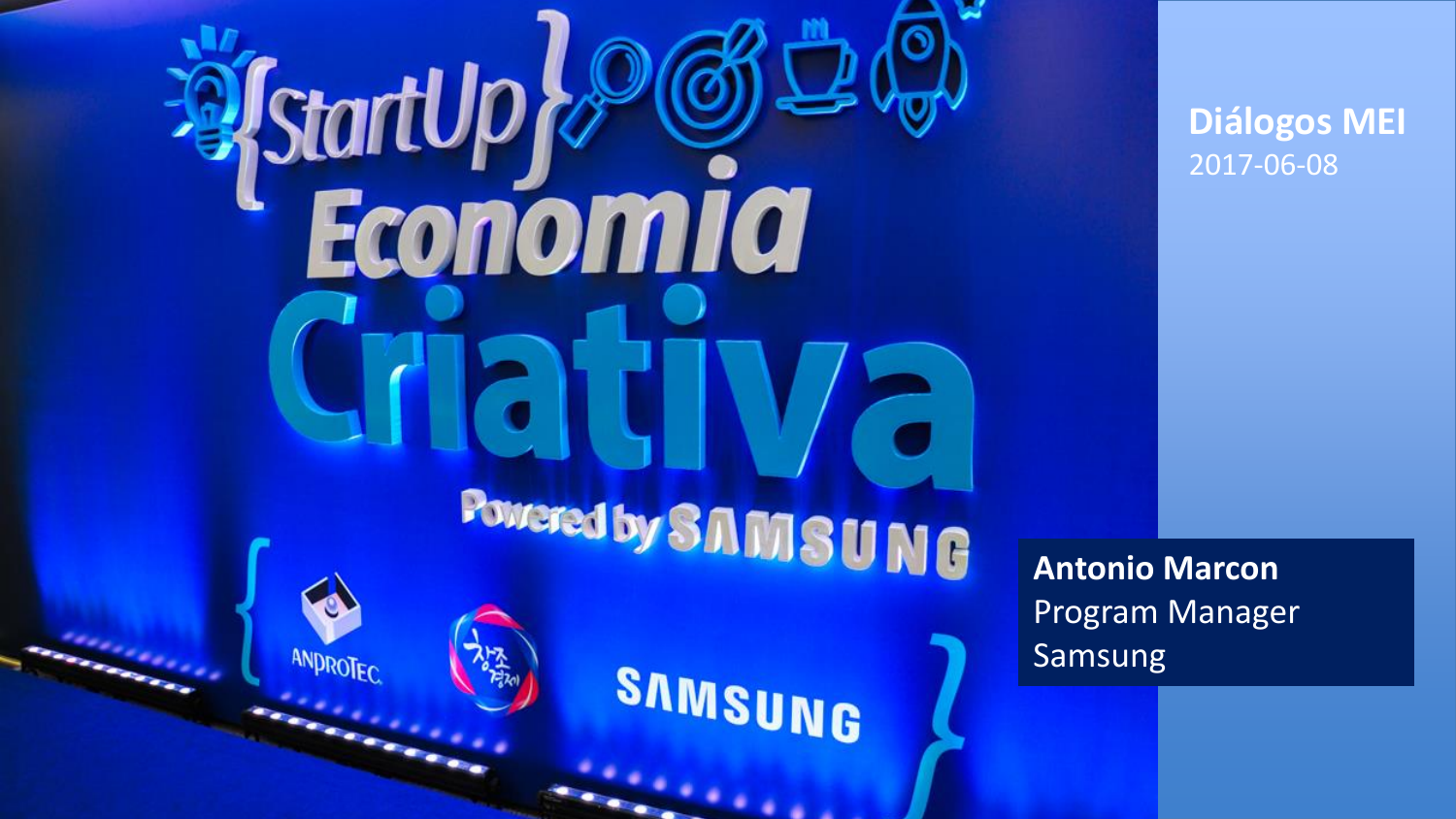

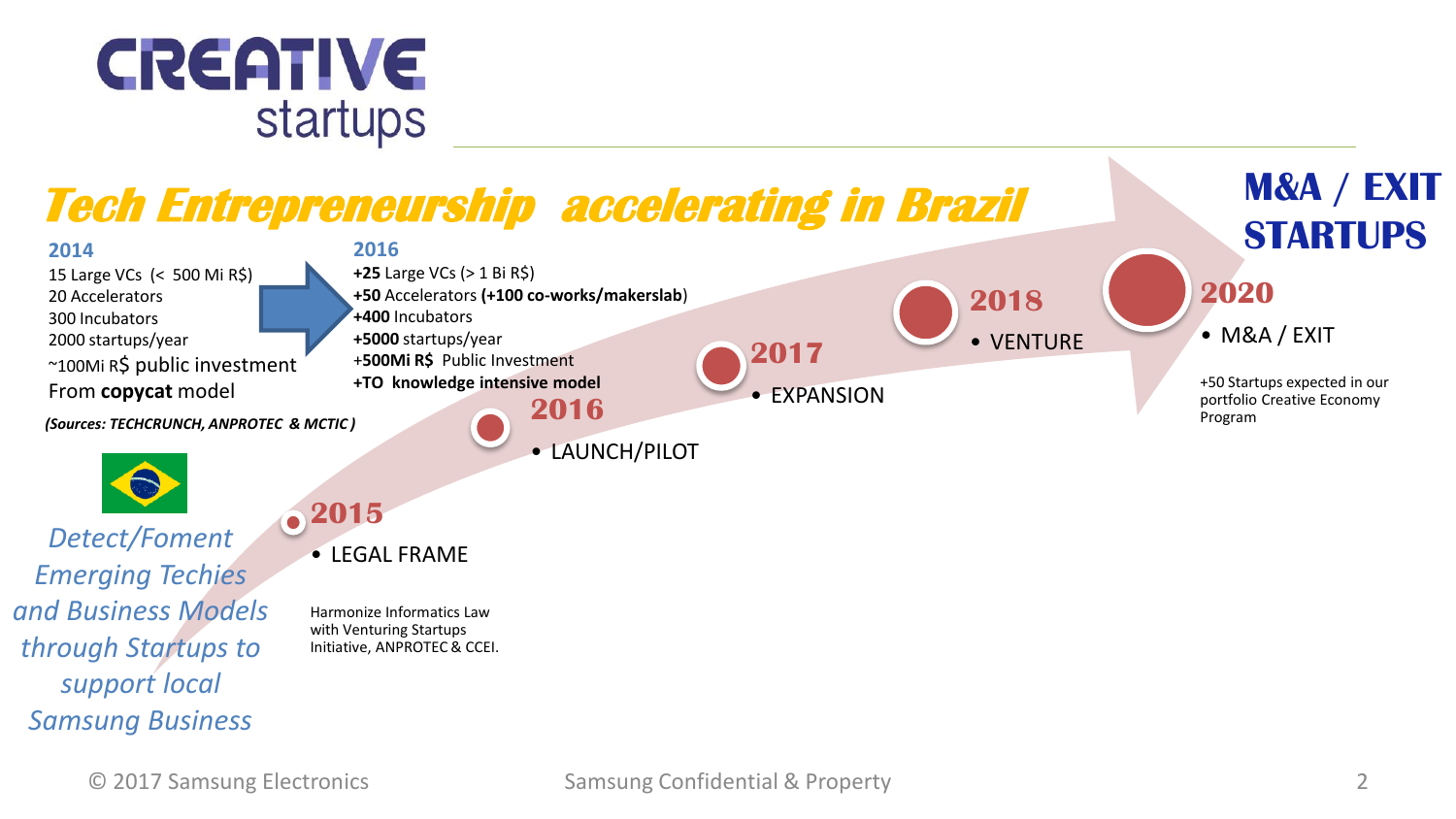

RAISING UP

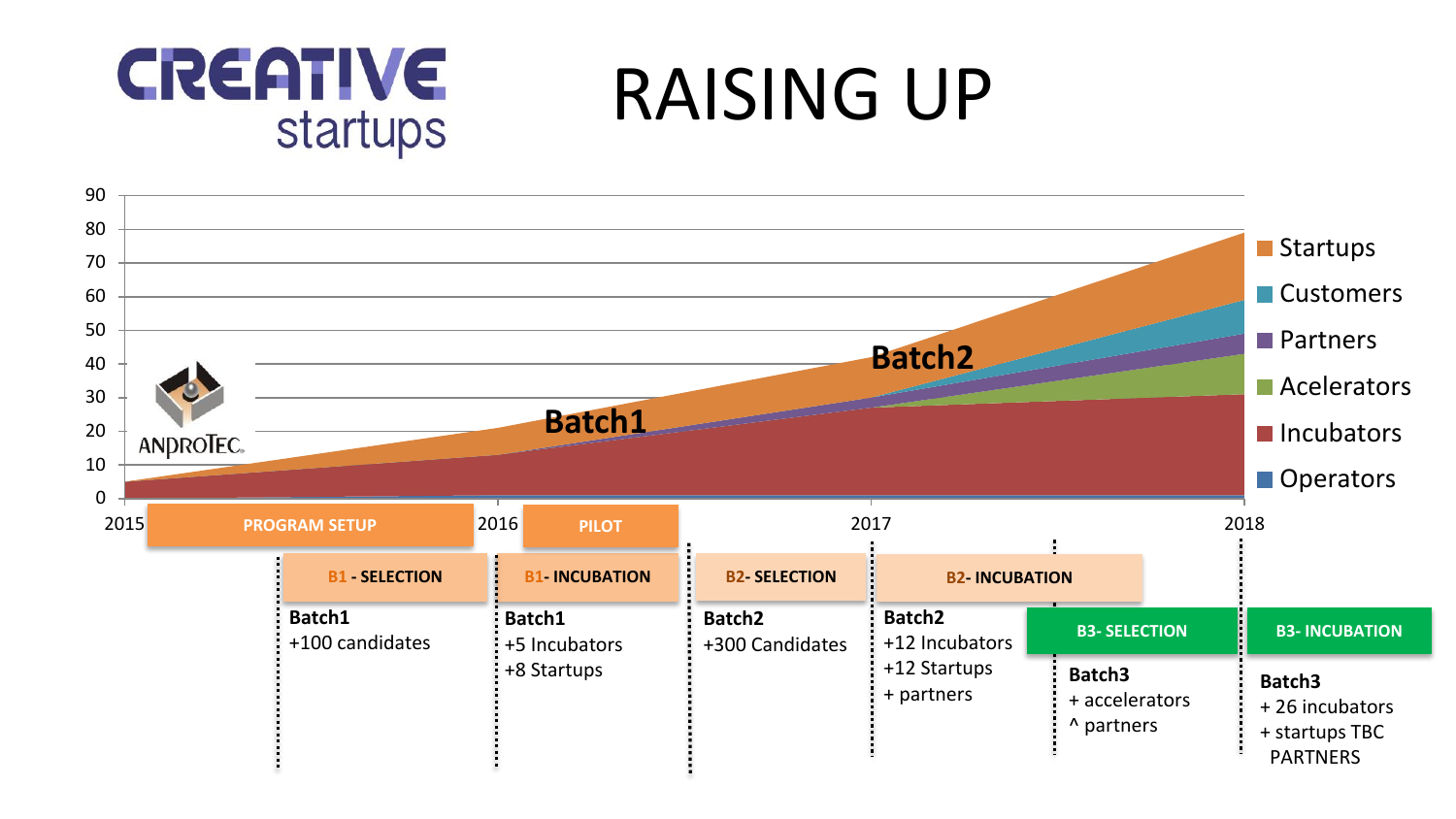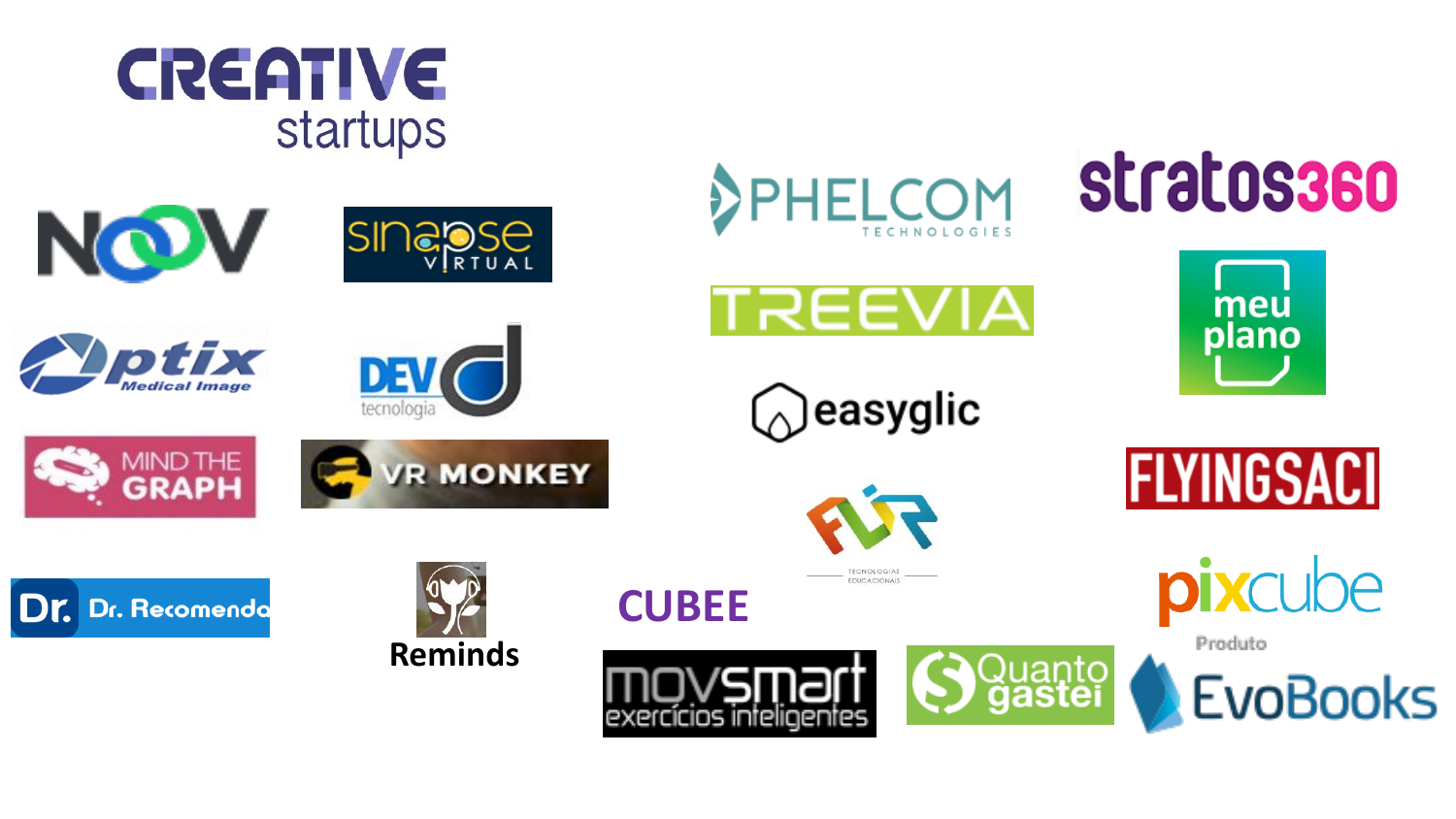

MINISTÉRIO DA **CIÊNCIA, TECNOLOGIA, INOVAÇÕES E COMUNICAÇÕES** 





- +Technical Support • +Financial investment
- +Producs & Platform

• +Catalyst MVP & IP • +Business builder



- + Economic Investment
- $\bullet$  + Field Lab + Real world problems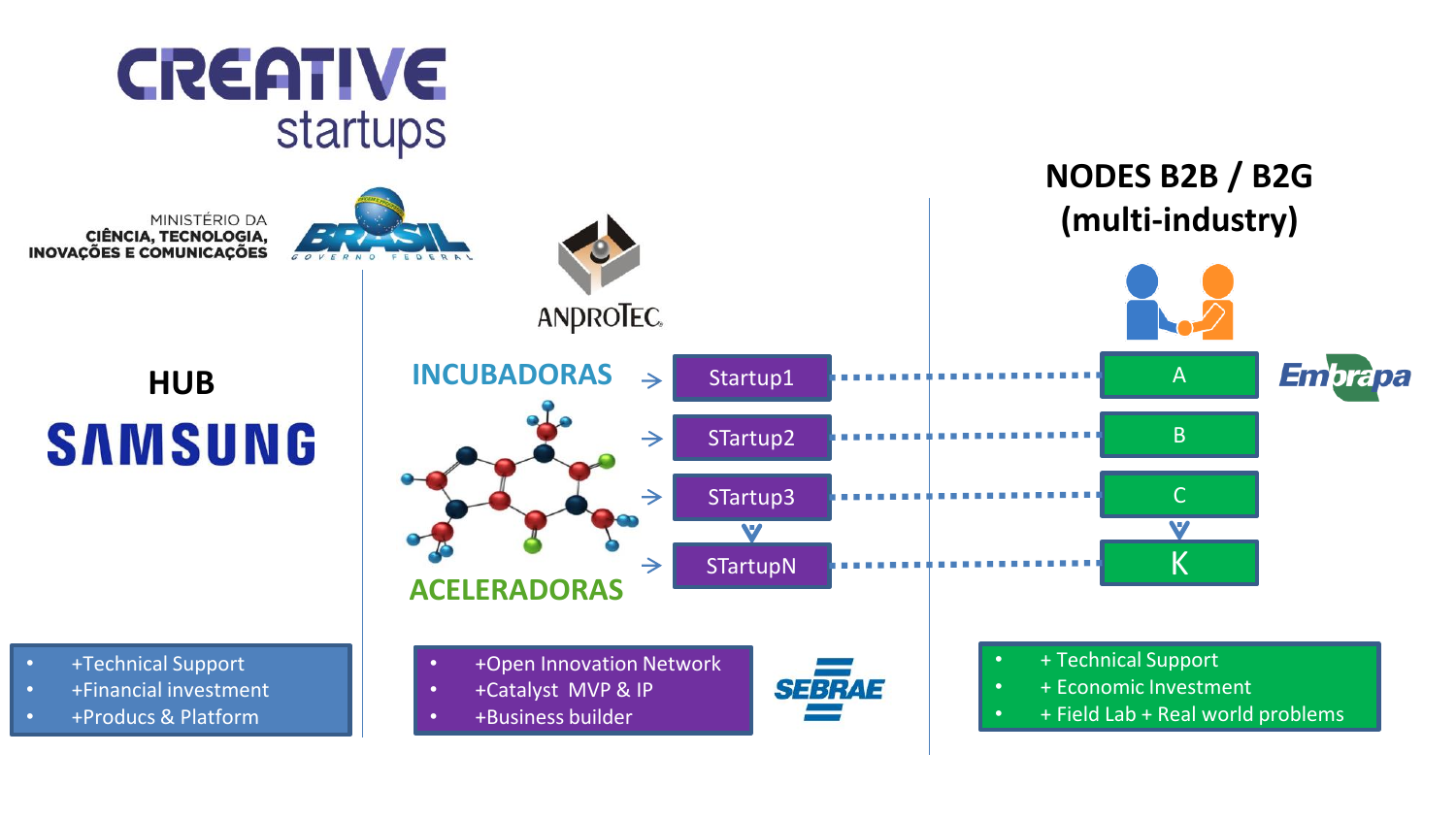